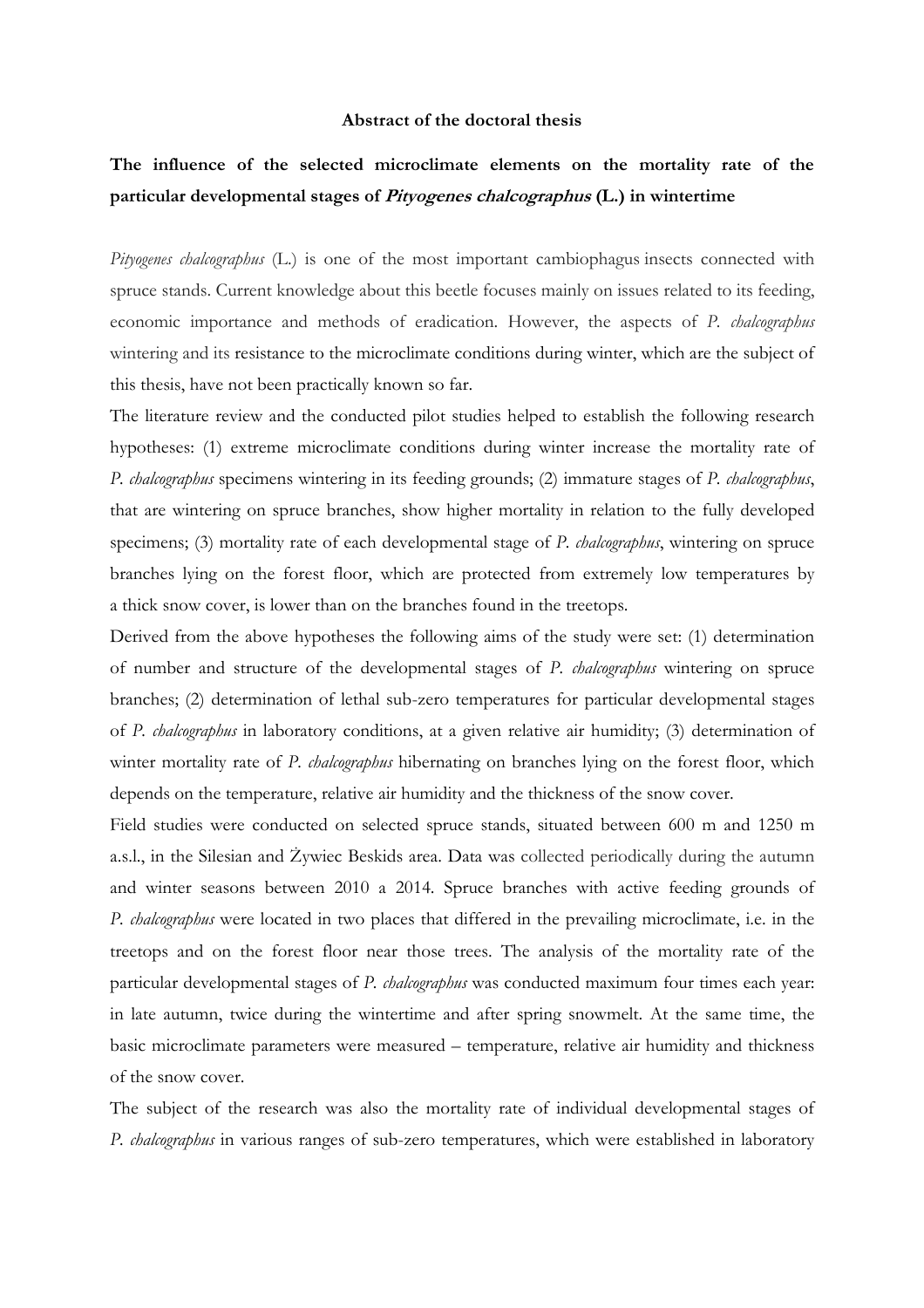conditions using a low-temperature chamber. Wintering insects removed from the feeding grounds were exposed to a certain temperature for a pre-set time.

The results of the study show that during autumn and winters season the old imagoes of *P. chalcographus* appear on spruce stands with the highest frequency (over 99%), followed by the young imagoes (about 90%). The larvae forms were observed with a remarkably lower frequency (depending on the location between 47% and 51%), while the lowest values were determined for the pupae stage (amid 9% and 16%). Such a frequency distribution did not correspond neither with the size nor the share of each developmental stage of *P. chalcographus* population. This species predominantly hibernates at the stage of a young beetle (about 42%) and an old insect (between 35% and 41%). Larvae can be found less often (from 15% to 20%), and only a small percentage of specimens were found during this period in their pupae stage (between 1% and  $2\%$ ).

The larvae form was found to be the most resistant, to thermal and moisture conditions in wintertime, developmental stage of *P. chalcographus* (the mortality rate was depended on the location and fluctuated from 32% to 48%), while the pupae stage appears to be most vulnerable to these circumstances (its mortality rate was estimated between 48% and 74%). Therefore, the hypothesis stating a higher mortality of immature stages compared to imagoes during the wintering season has been confirmed only in the case of the pupae, and rejected in relation to the larvae.

Statistics also shown, that the mortality rate of specimens wintering on branches lying on the forest floor is significantly lower than those found in the treetops. Thus, the hypothesis about the positive influence of snow cover – that creates favorable thermal and moisture conditions – on the survival rate of *P. chalcographus* different developmental stages wintering on branches lying on forest floor has been confirmed.

Laboratory tests confirmed that the lowering of temperature led to increase in mortality rate for all the developmental stages of *P. chalcographus*. It was shown that the lethal temperature point for the examined developmental stages is around -35ºC. Such a temperature led, within 2 hours, to an increase in the mortality rate of the tested specimens to a level of over 95%. It was also found that *P. chalcographus* shows a high resistance to rapid temperature fluctuations. The laboratory tests proved that around 10% of the young imagoes were able to survive up to 20 cycles of sudden thermal changes.

Due to the fact that during the research time no lethal (for *P. chalcographus* specimens*)* drops in temperature or relative air humidity could be observed in the Silesian and Żywiec Beskids area, the results obtained in the laboratory should be verified by further research. The results of the